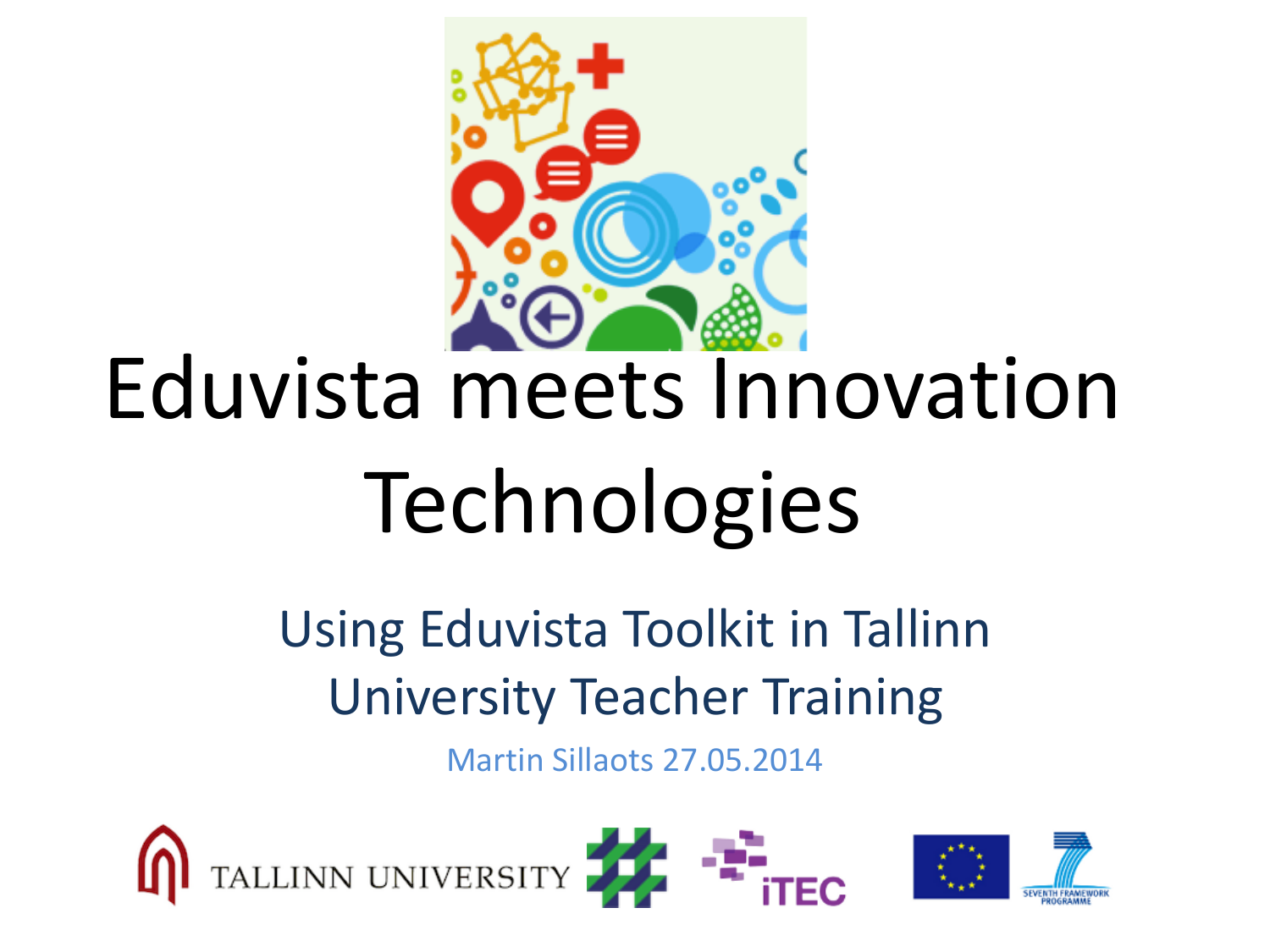# Innovation Technologies

- Couse in Tallinn University
- Master curriculum
- Educational Technologists
- Teachers of Informatics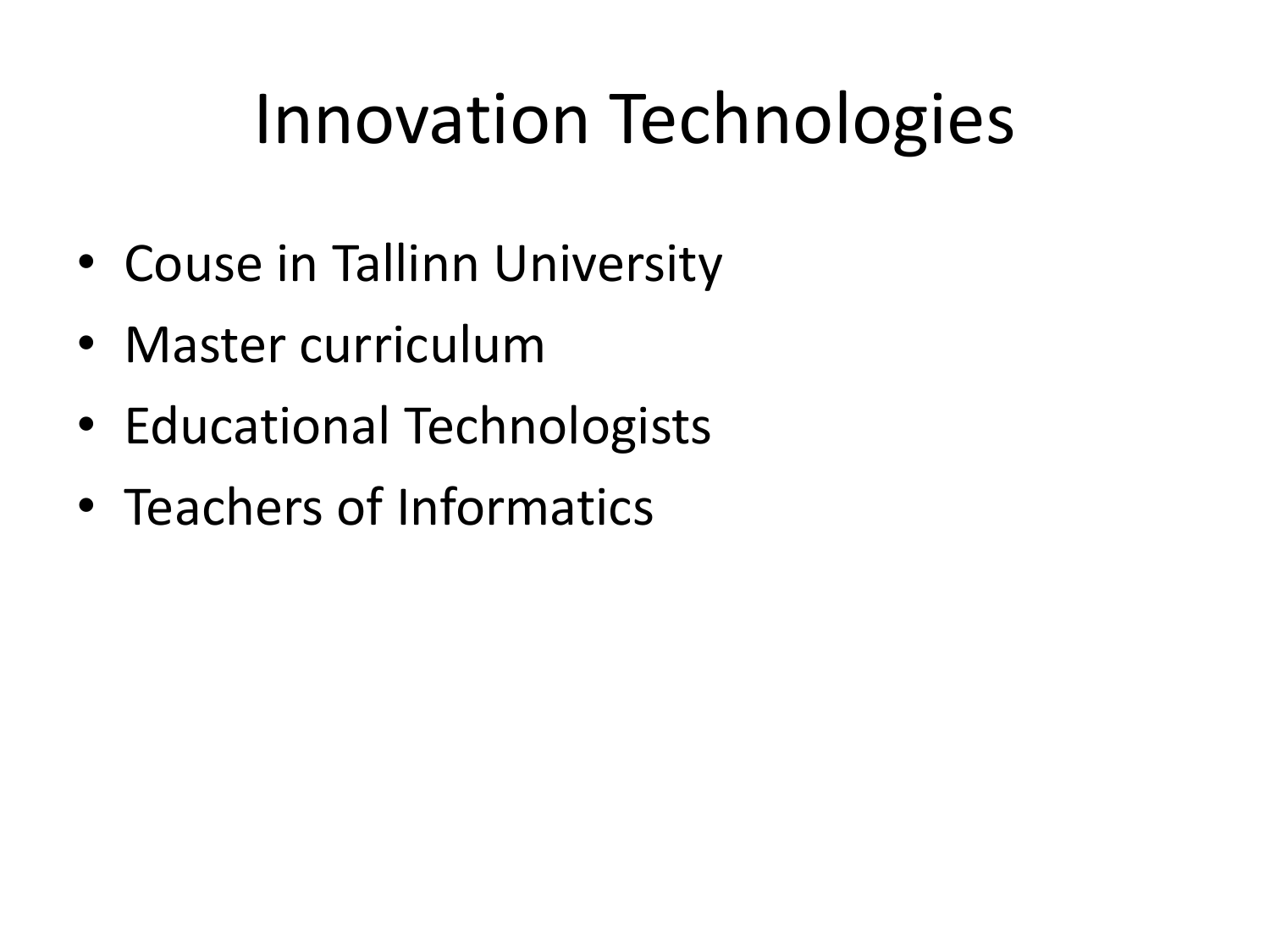### Innovation Technologies Course Content

- Concept of innovation
- Innovation types
- Innovation management
- Supporting structure
- Risks
- Implementation
- Evaluation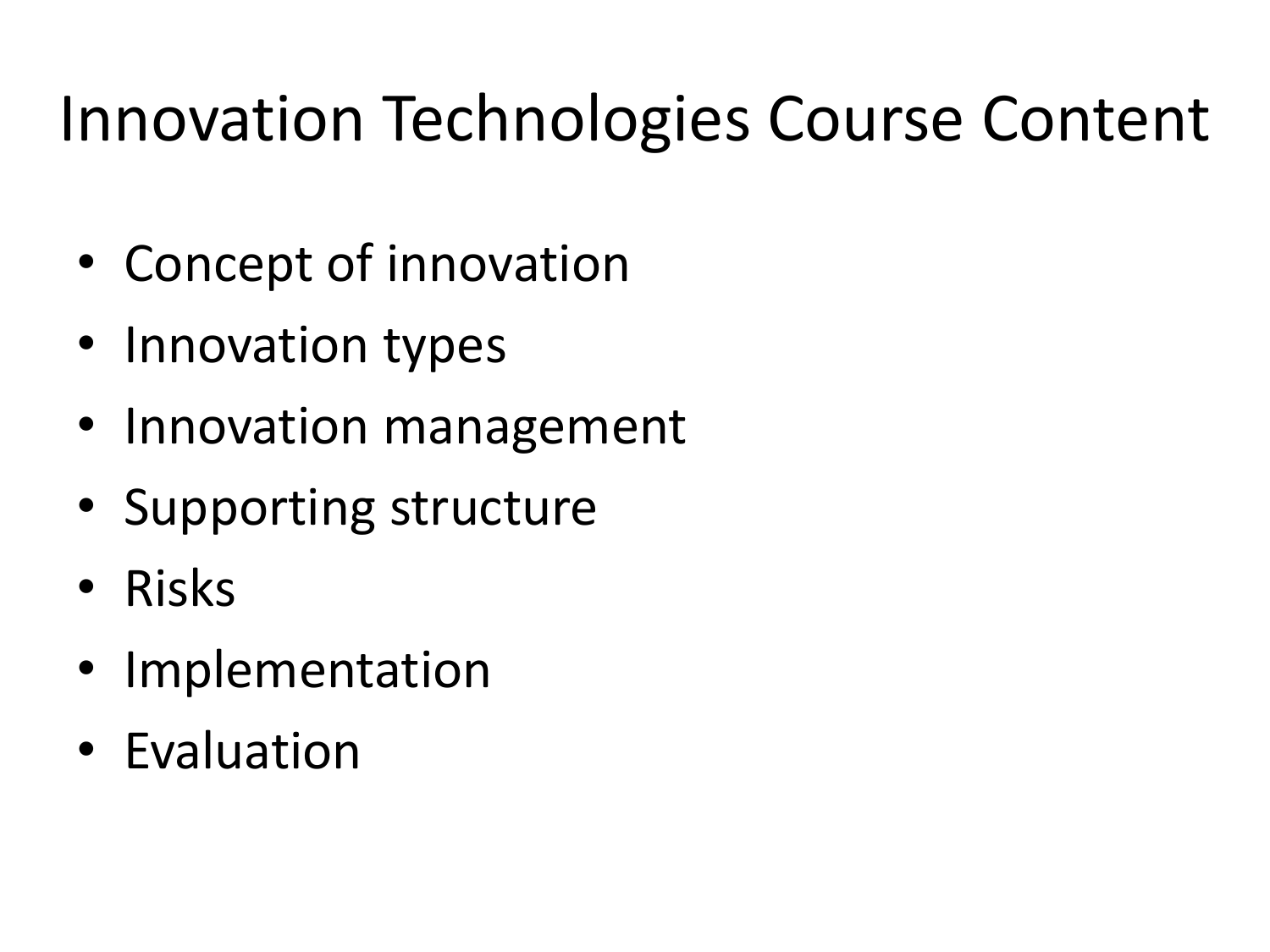







**Scenario 1 Adoption Implementation**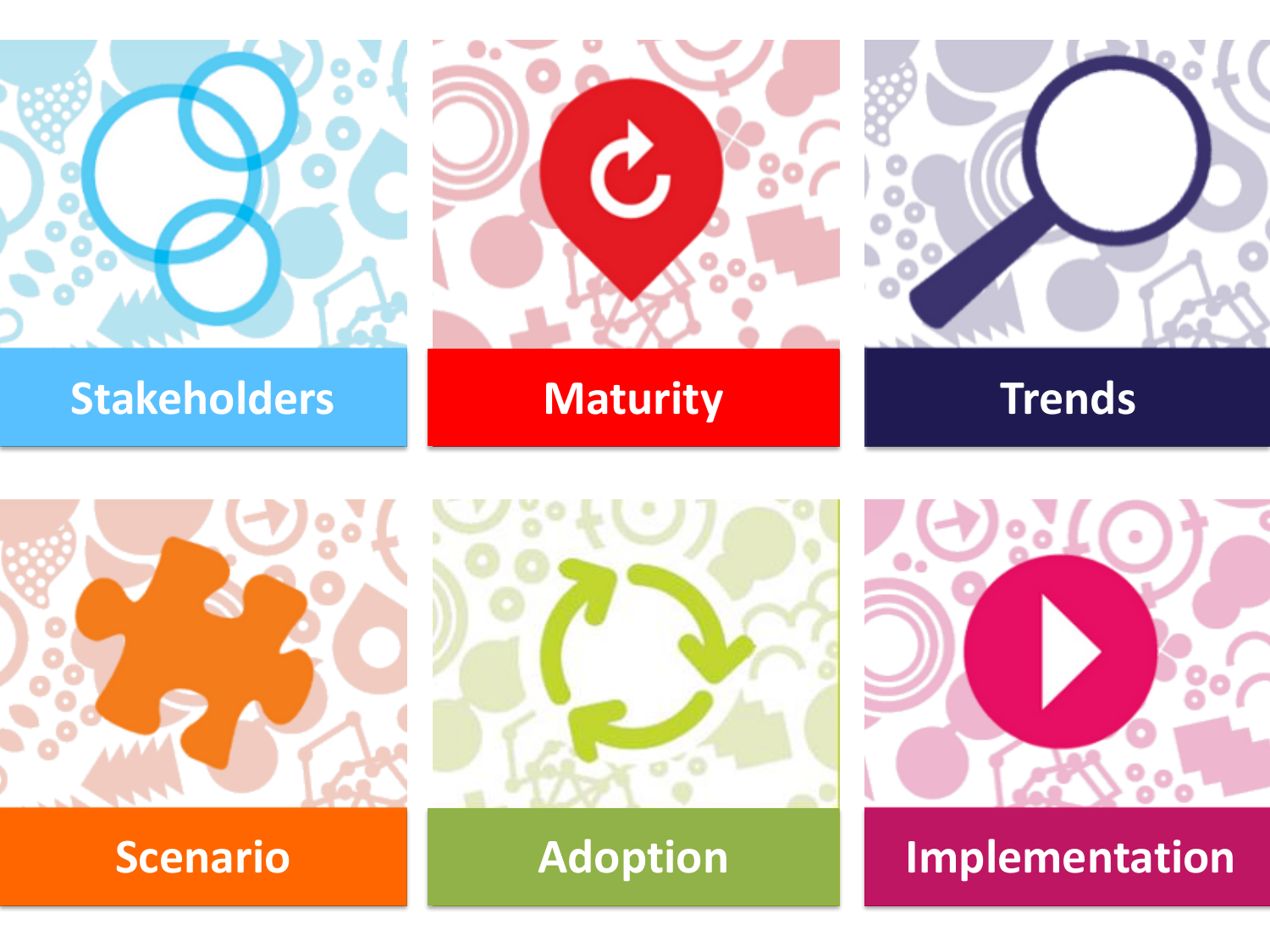### Scenarios

- GPS Art
- GPS Sports
- Ancient Olympic Games
- Smart Lab
- Outdoor study day
- Smart phone advanced features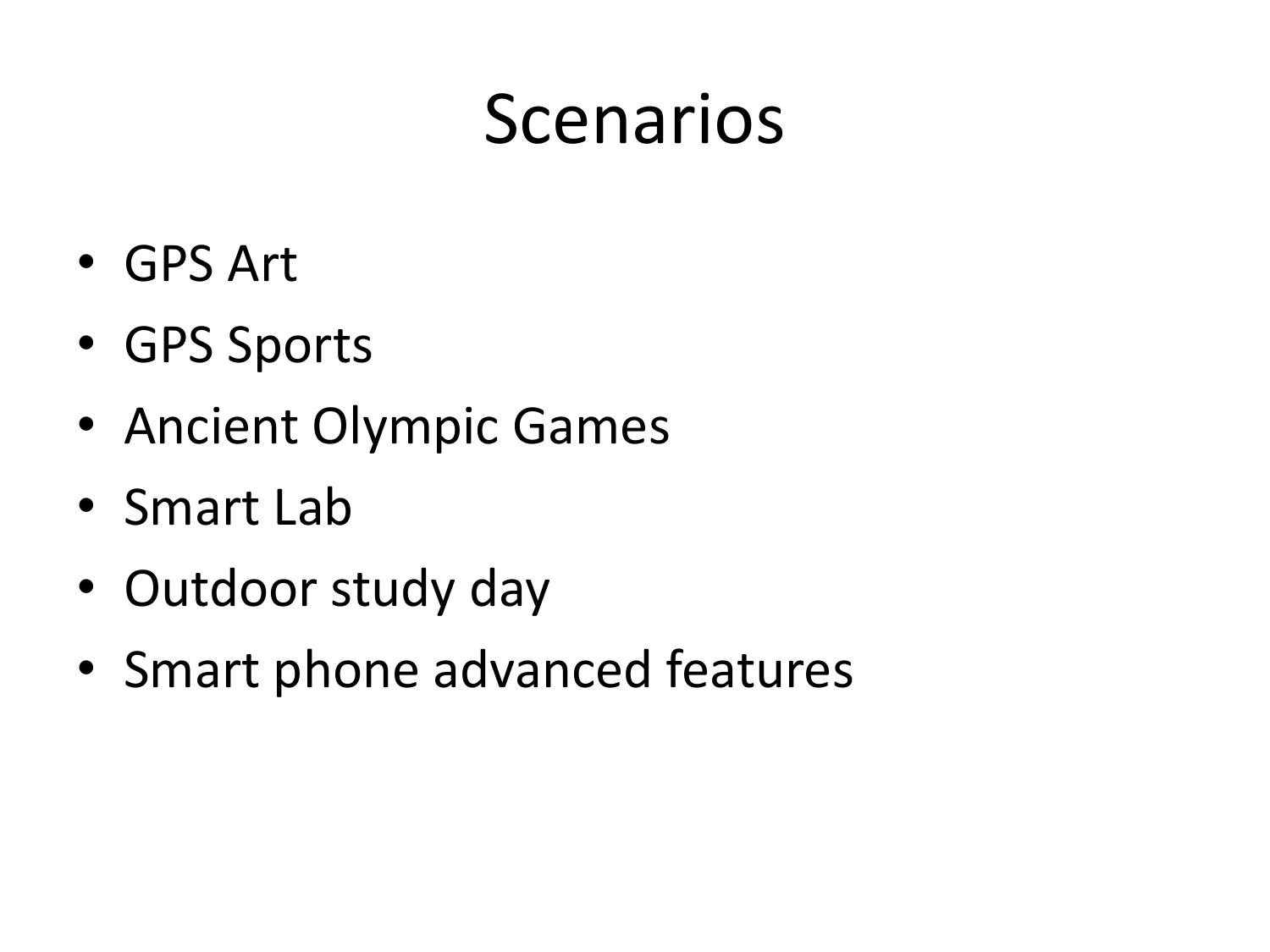### GPS Art

Kaire Kollom Kristi Jaason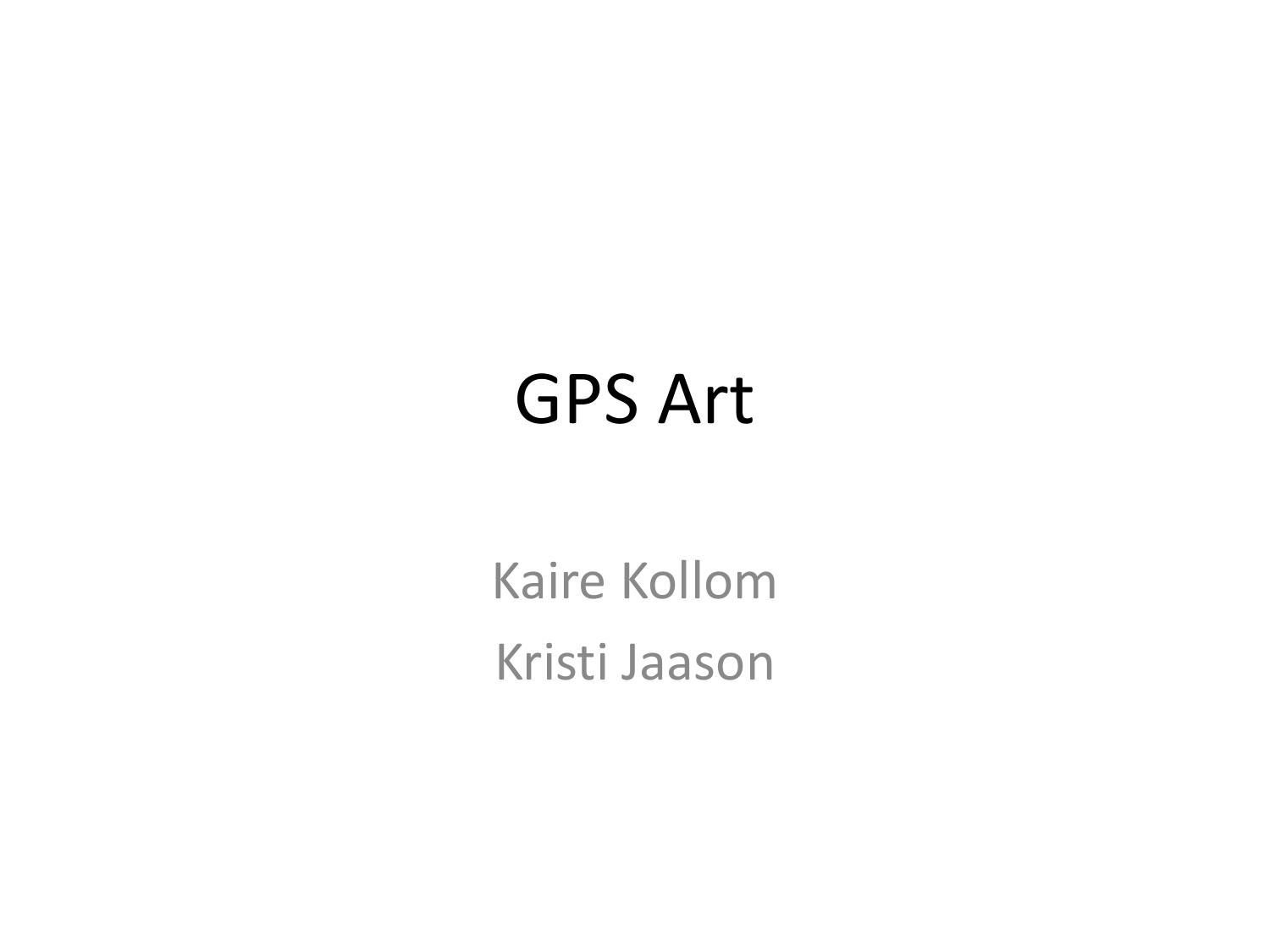### GPS Art

#### **Trends**

- Number of smart devices is increasing
- People do less physical exercises

#### **Solution**

• Cross-curricular orientation game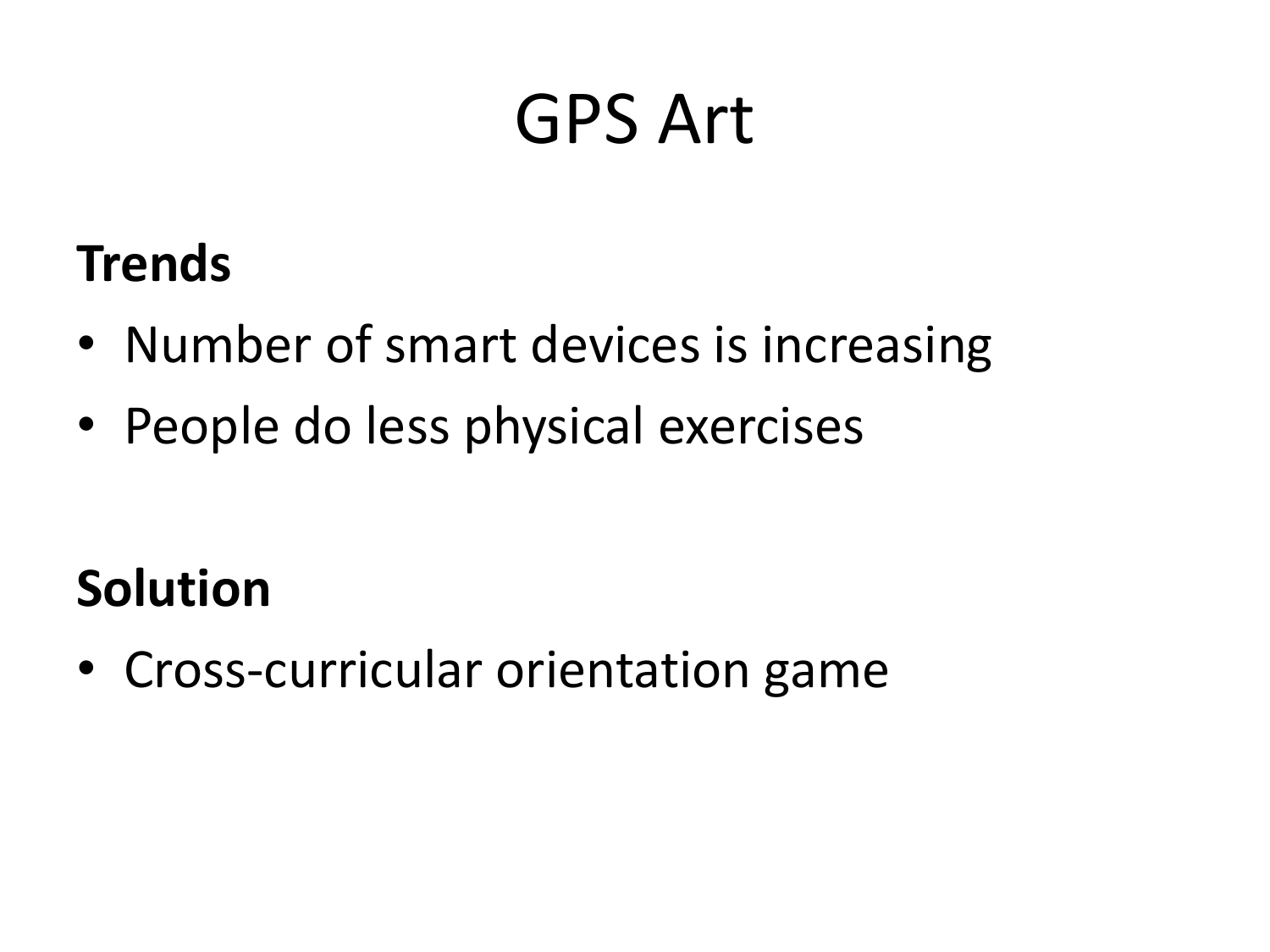# GPS Art Planning

- Art teacher is drawing a shape on the map
- English teacher is making text based instructions
- Math teacher is creating exercises related with distances
- Students download Endomondo

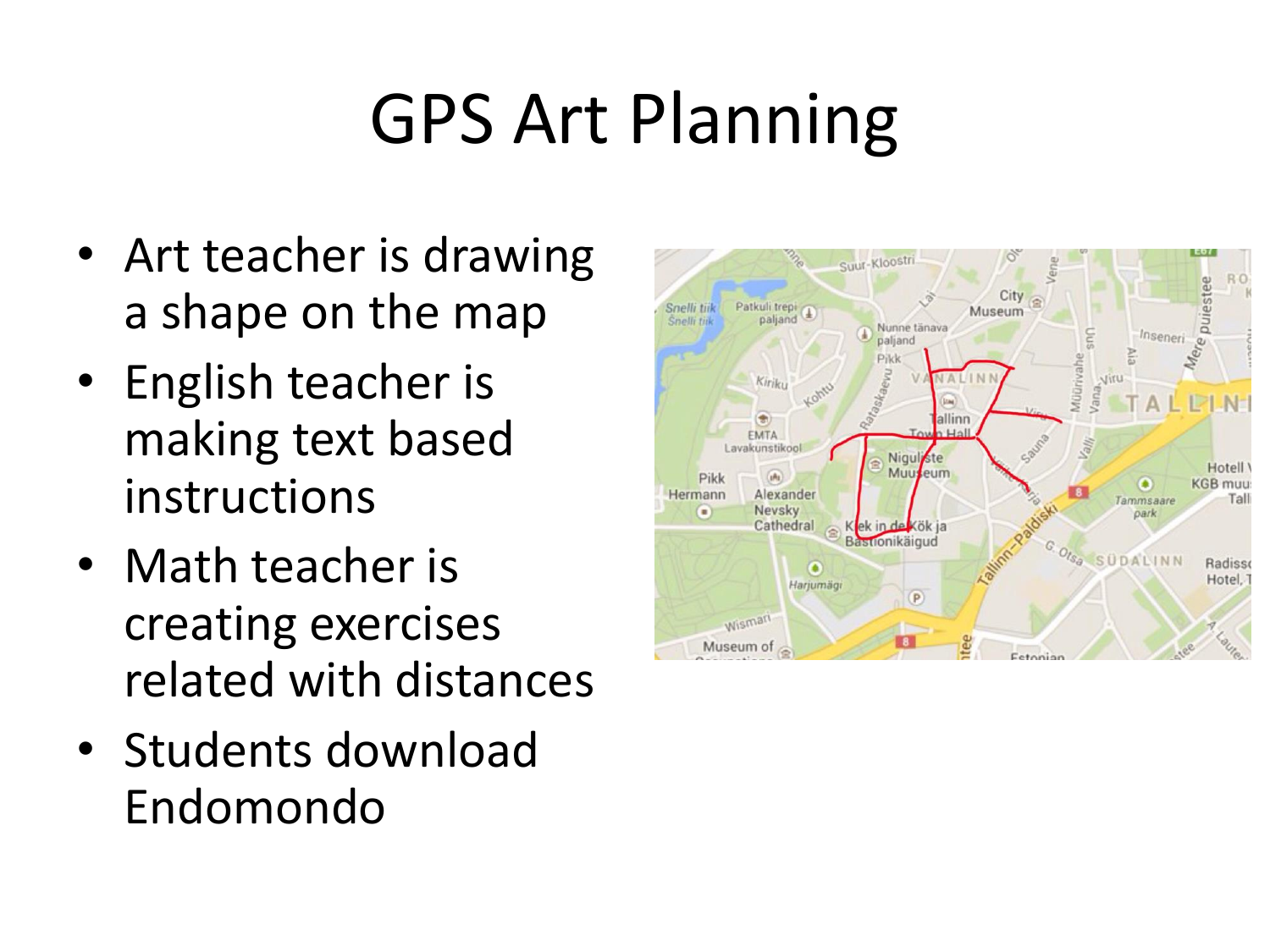## GPS Art Implementation

- Kids follow the instructions in real life
- Endomondo records the track
- Upload recordings to internet

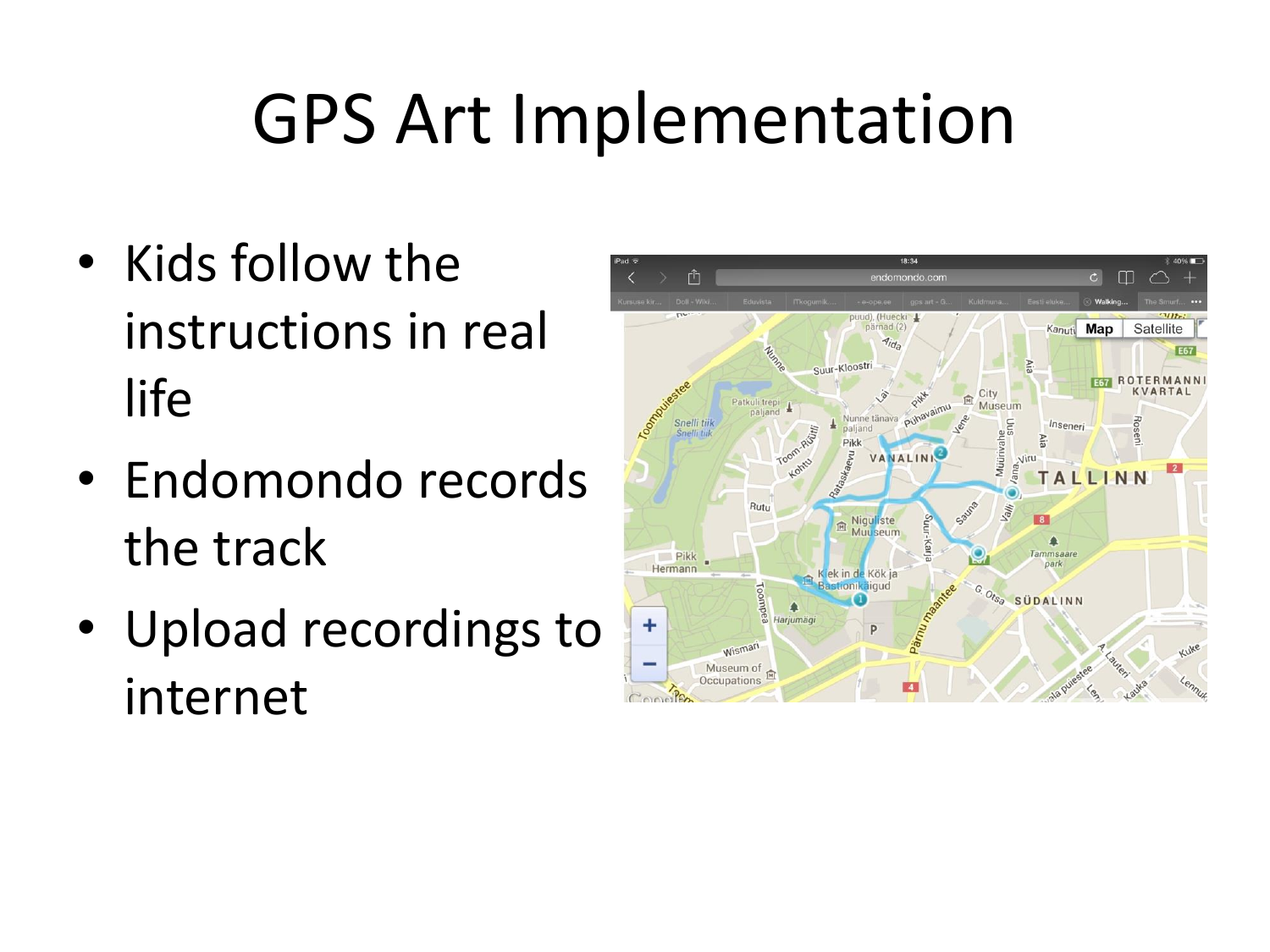# GPS Art Post Learning Activities

- Analysing recordings in the Art class
- Illustrating recordings
- Solving exercises with distances in the Math class
- Discussing the journey in the English class



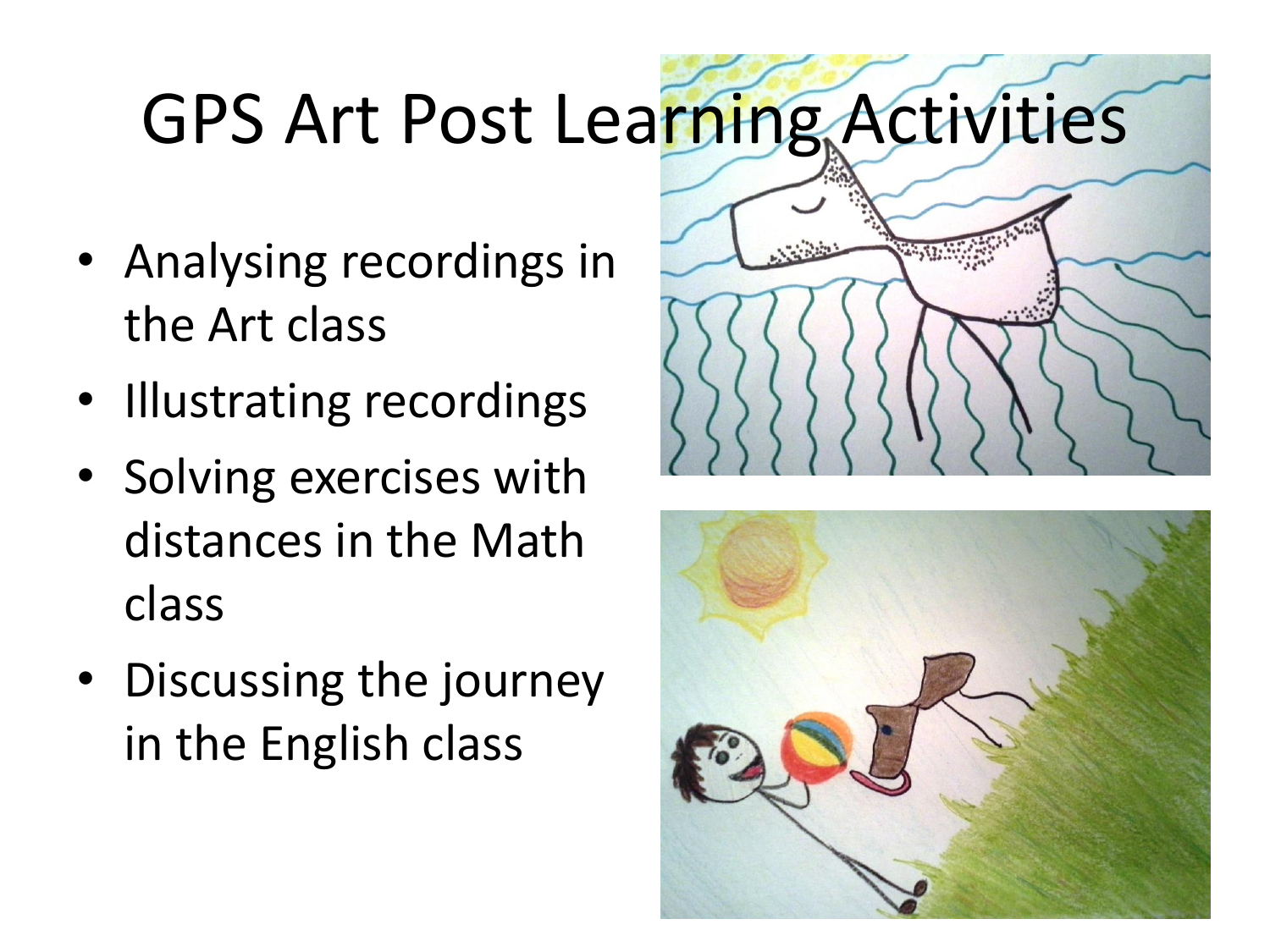Vaiko Mäe Elo Sepp Ruth Randoja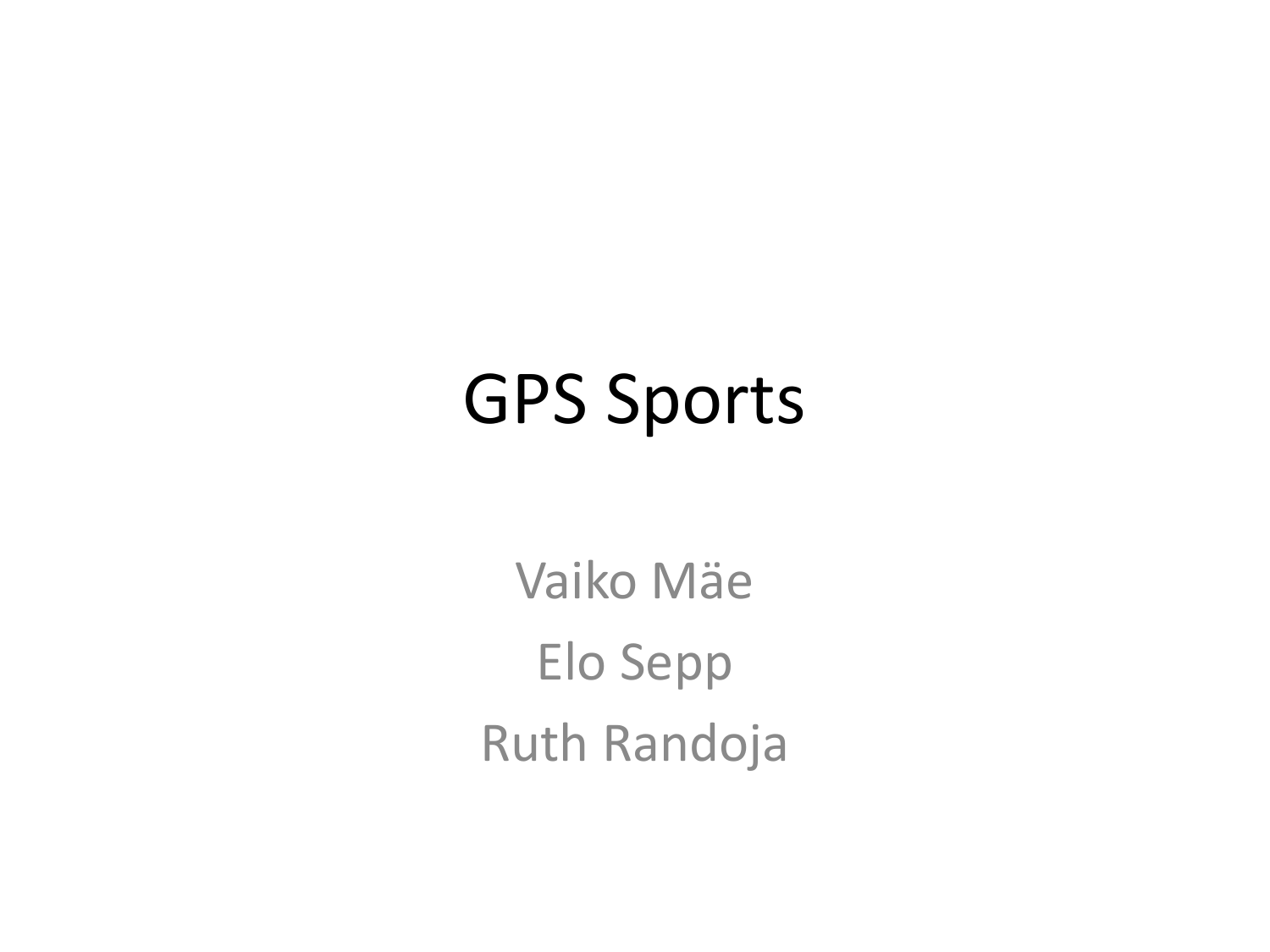#### **Trend**

• People do less physical exercises

#### **Solution**

• One month long calorie burning competition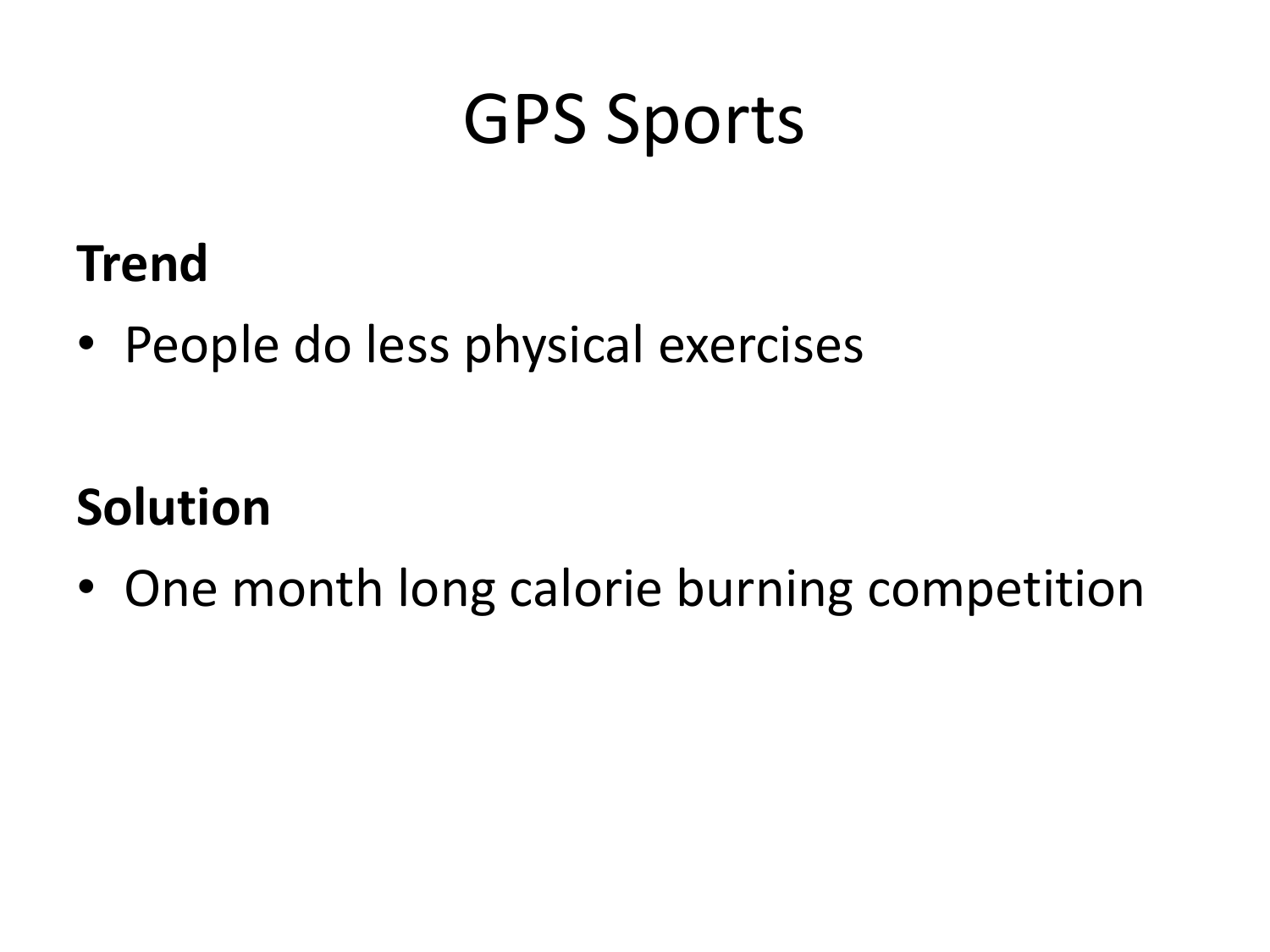- Registration
- Briefing
- Download Endomondo
- Exercising Regularity - min 1500 or 1000 KCl per week
- Recording exercises Endomondo app or Web site or Other smart devices
- Scoreboard
- Prizes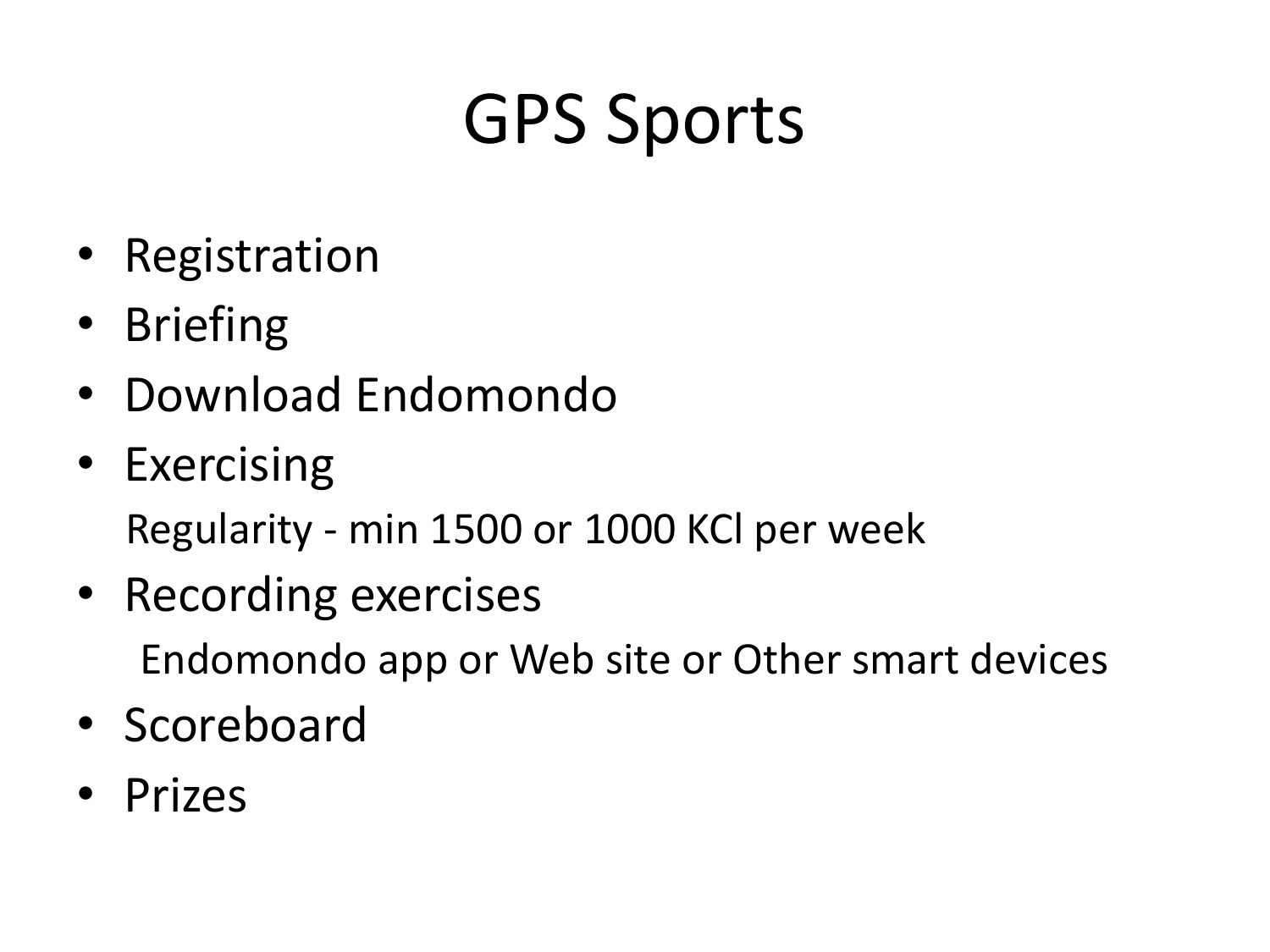

#### CHALLENGE: Sisekaitseakadeemia

|                                                                | <b>VERBIS AUT RE</b> |  | http://www.sisekaitse.ee/ska/akadeemiast/spordikeskus |  |             |                | <b>SHARE</b><br><b>EDIT</b>                  |
|----------------------------------------------------------------|----------------------|--|-------------------------------------------------------|--|-------------|----------------|----------------------------------------------|
| Goal:<br>Most calories - All sports<br><b>Country: Estonia</b> |                      |  |                                                       |  |             | Start:<br>End: | Oct 7, 2013 12:00 AM<br>Nov 3, 2013 11:59 PM |
|                                                                | 55<br>participants   |  | 1.37<br>months                                        |  | 4,446<br>km |                | 529,444<br>calories                          |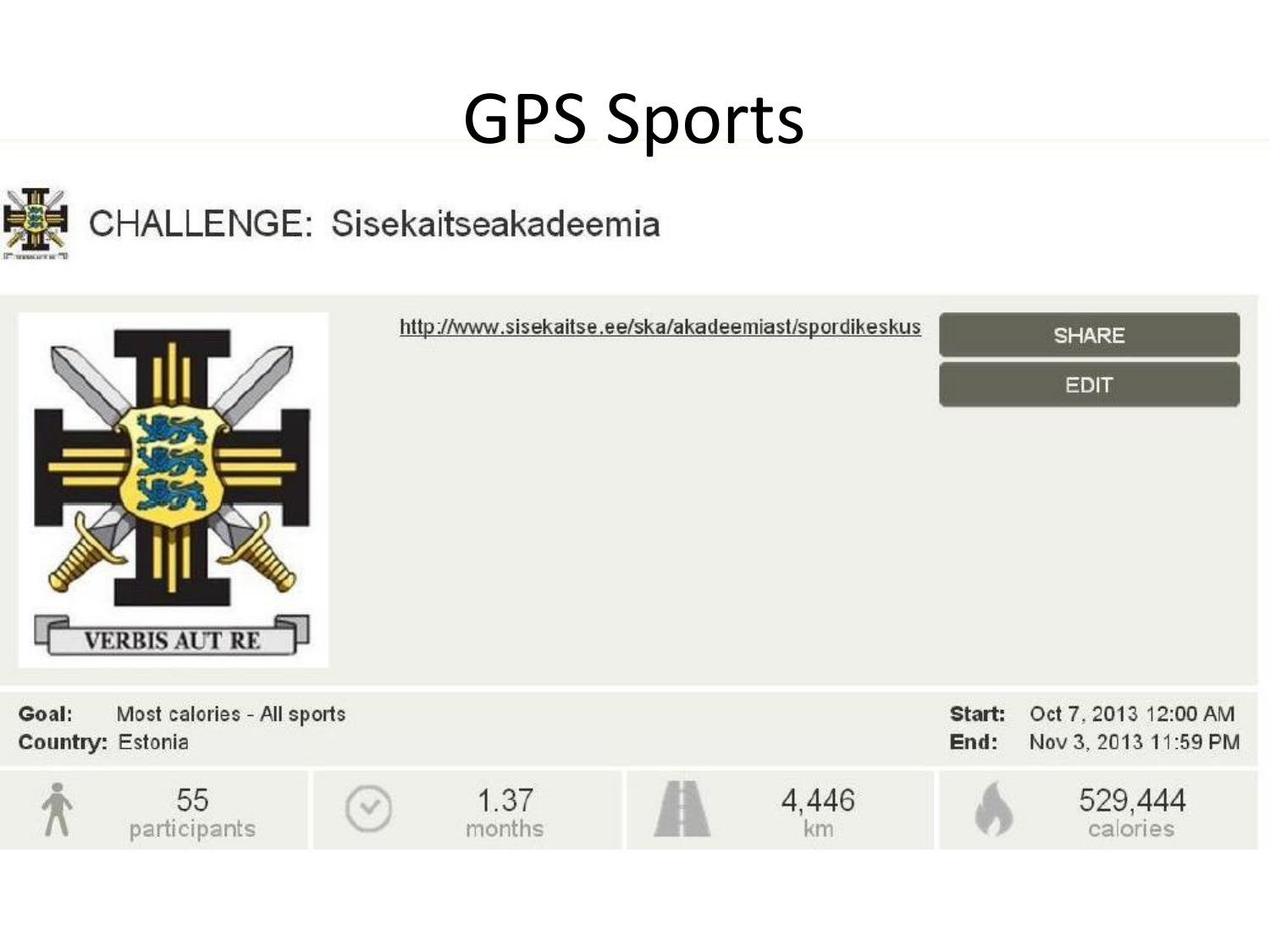### Ancient Olympic Games

Mihhail Gruzdev Katriin Orason Katrin Schultz Virgo Õitspuu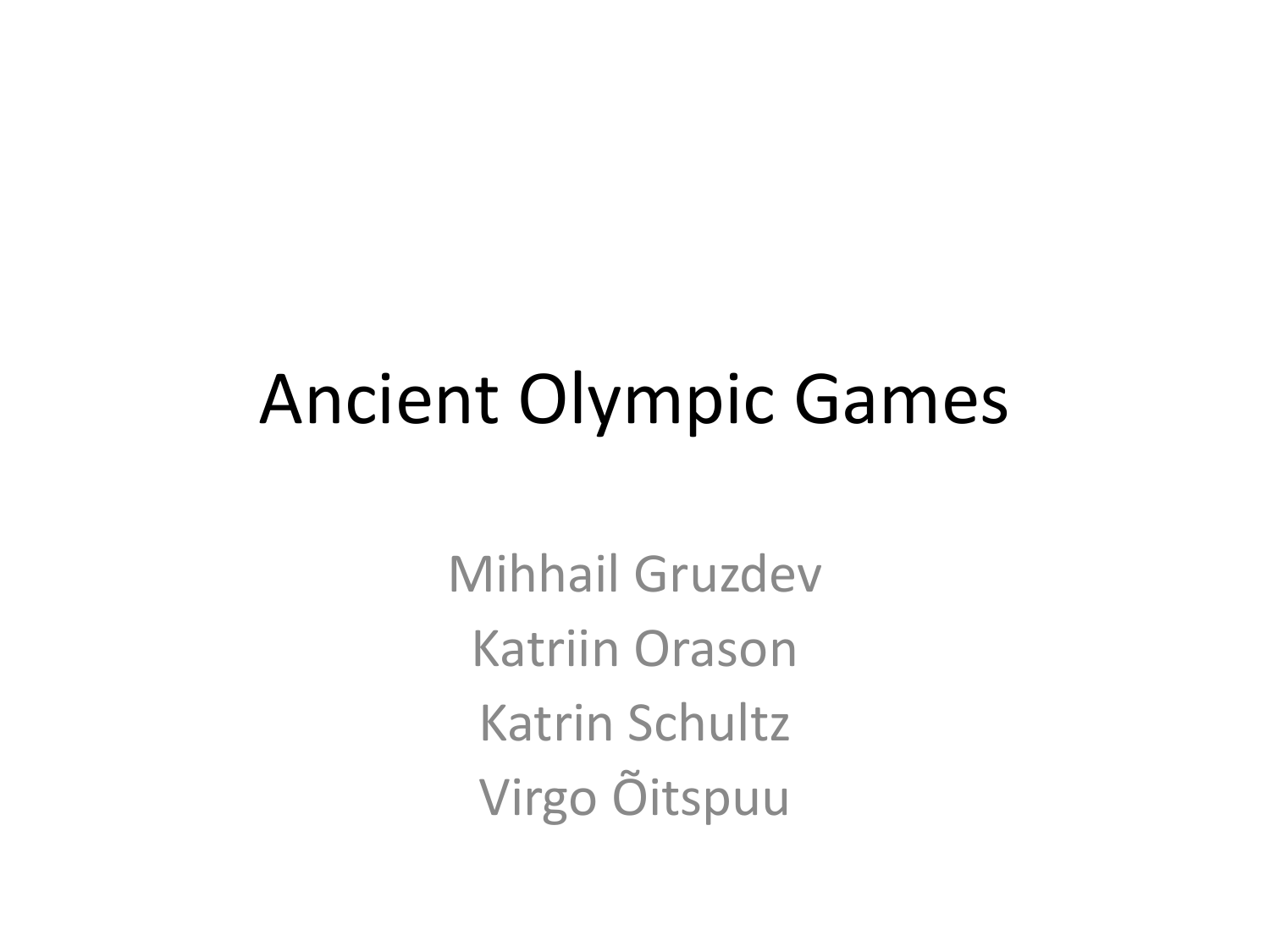# Ancient Olympic Games

#### **Trends**

- People do less physical exercises
- Games are interesting

#### **Solution**

• Dramatized and decorated ancient Olympic games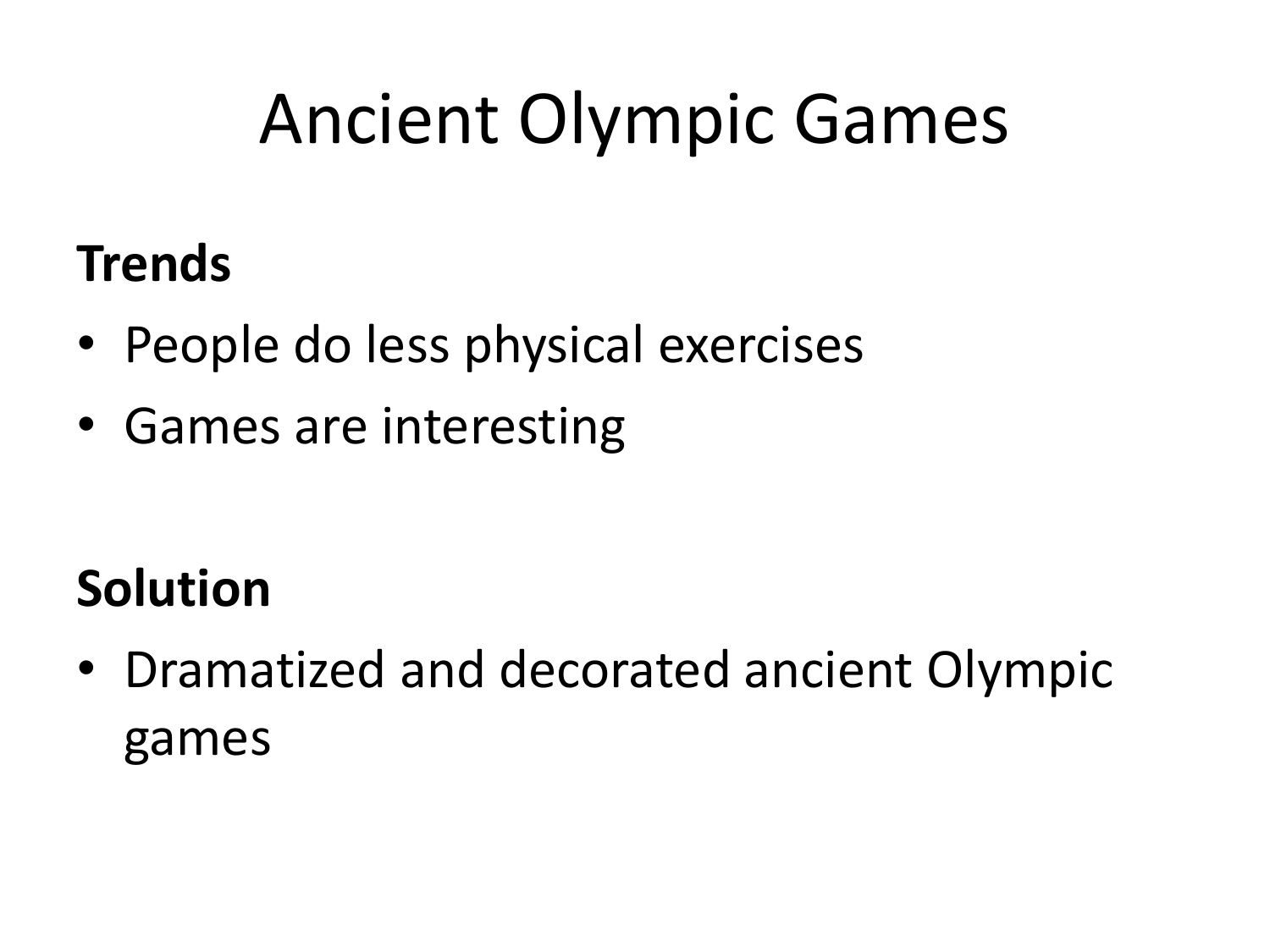# Ancient Olympic Games

- Investigating ancient sports in the History class
- Creating cloches and decorations in the Arts and Crafts
- Dramatized competition in the Physical Education class
- Video recording
- Video post production in the Media class